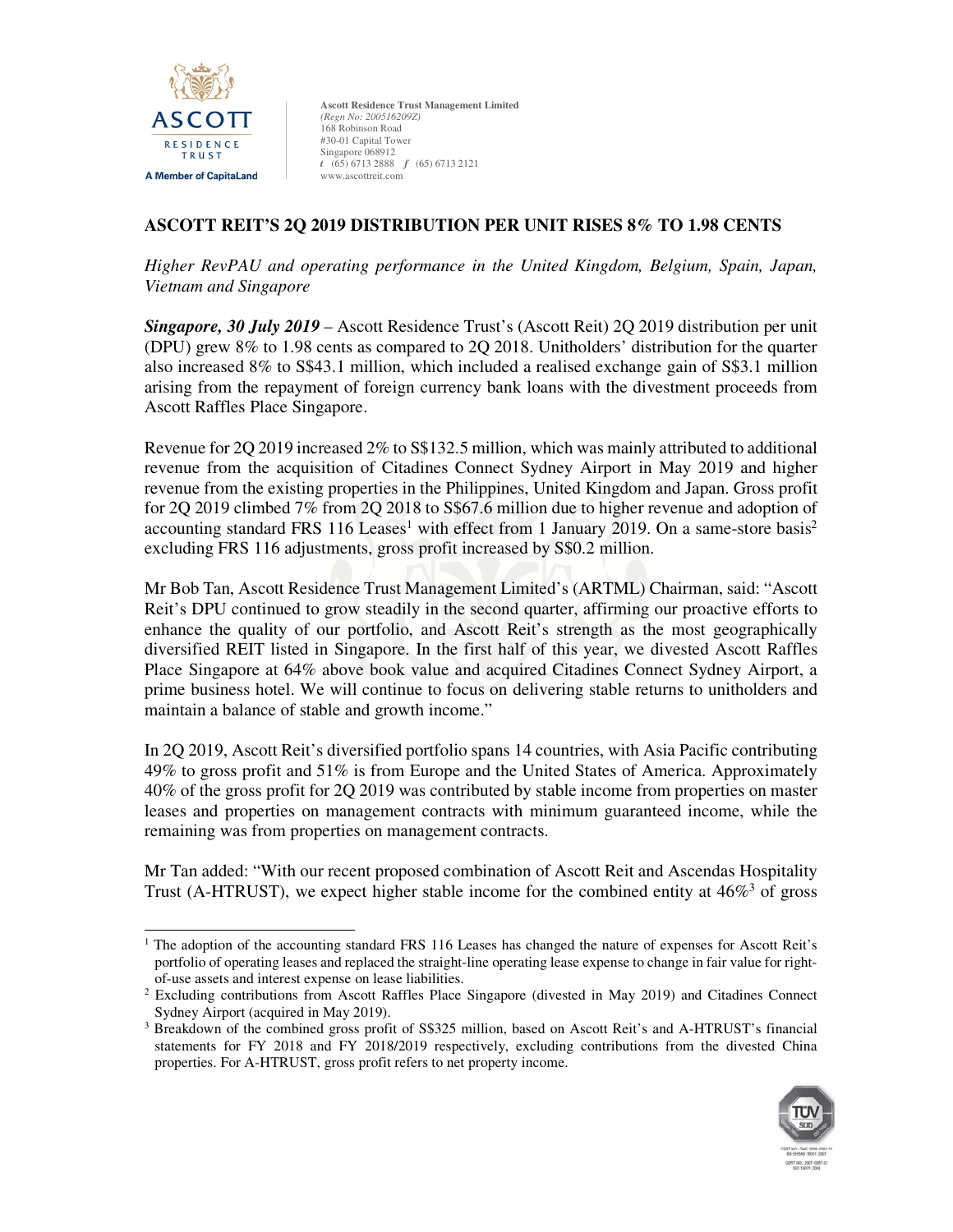

profit. Ascott Reit's DPU is expected to grow 2.5% on a FY 2018 pro forma basis through the combination. With a debt headroom of about S\$1 billion<sup>4</sup> for the combined entity, we will have the financial capacity to pursue more accretive acquisitions and undertake development or conversion projects to enhance portfolio value. We will look at opportunities from both our sponsor The Ascott Limited and third parties."

In 2Q 2019, gross profit for the Philippines rose  $36\%$ <sup>5</sup> due to higher revenue from the refurbished apartments at Ascott Makati and lower operating costs. Both Spain and Belgium enjoyed stronger leisure demand, with gross profit increasing 29%<sup>6</sup> and 22%<sup>6</sup> respectively. Gross profit for the United Kingdom grew 12%<sup>6</sup> due to higher demand from corporate and leisure travellers. Gross profit for Vietnam increased 7%<sup>6</sup> mainly due to stronger demand from project groups and higher commercial rent.

Ms Beh Siew Kim, ARTML's Chief Executive Officer, said: "As part of our ongoing asset enhancement initiatives to enrich customer experience, we have completed the refurbishment of Ascott Makati, Somerset Grand Citra Jakarta and Element New York Times Square West and expect to see an uplift in average daily rates. Excavation and piling works have begun for lyf one-north Singapore, our maiden development project and coliving property, and it is on track to open in 2021."

Ascott Reit continued with its disciplined and proactive capital management strategy, with 88% of Ascott Reit's borrowings on fixed interest rates. As at 30 June 2019, Ascott Reit's gearing was 32.8%, way below the 45% gearing threshold set by the Monetary Authority of Singapore. Its effective interest costs remained low at 2.1%.

Ascott Reit announced on 3 July 2019 the proposed combination of Ascott Reit and A-HTRUST to form Asia Pacific's largest hospitality trust and the world's eighth largest with an asset value of  $S$7.6 billion<sup>7</sup>$ .

Ms Beh said: "The proposed combination of Ascott Reit and A-HTRUST will strengthen Ascott Reit's presence in Asia Pacific where demand for business and leisure travel remains robust. Asia Pacific is expected to contribute 68% of the combined entity's gross profit. We are heartened by the recent show of support from key unitholders for this transaction<sup>8</sup>. We will

<sup>&</sup>lt;sup>8</sup> Ascott Reit has received an irrevocable undertaking each from two key unitholders of A-HTRUST, in support of the proposed combination. https://investor.ascottreit.com/news.html/id/727006



<sup>&</sup>lt;u>.</u> 4 This is computed based on the financial position of Ascott Reit and A-HTRUST as at 31 December 2018 and 31 March 2019 respectively and assumes that additional S\$85.1 million debt was drawn down to fund the cash component of the estimated total transaction costs.

<sup>5</sup> Gross profit is based on local currencies. The 36% increase in gross profit excludes FRS 116 adjustments. If FRS 116 adjustments is included, gross profit increased by 54%.

<sup>6</sup> Gross profit is based on local currencies.

<sup>7</sup> Based on the combined total assets of Ascott Reit and A-HTRUST as at 31 March 2019.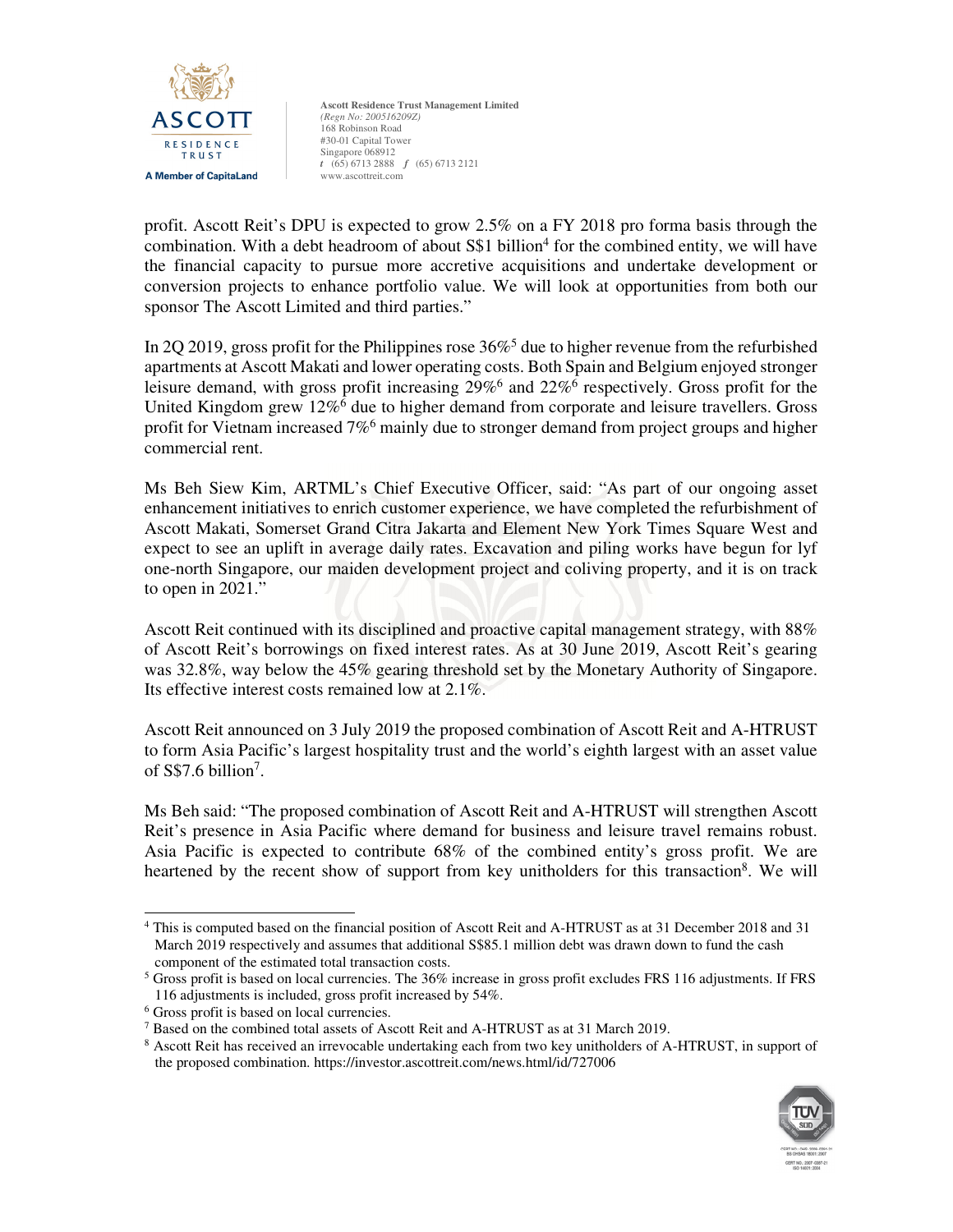

continue to engage unitholders on the merits of this yield-accretive transaction leading up to the Extraordinary General Meetings later in the year."

International tourist arrivals grew  $4\%$  in the first three months this year, with Asia Pacific being one of the bright spots that registered a 6% increase<sup>9</sup>. Asia Pacific continues to see strong demand for lodging where the demand for business and leisure travel is underpinned by economic growth and an expanding middle-class. The International Monetary Fund expects the global economy to grow 3.2% in 2019 and 3.5% in 2020<sup>10</sup>. The US Federal Reserve is keeping its policy interest rate at between 2.25% and 2.5%, with an interest rate reduction expected later this month<sup>11</sup>.

### **Summary of Results**

#### **2Q 2019 vs. 2Q 2018**

|                                                 | <b>20 20 19</b> | <b>20 2018</b> | Change $(\% )$ |
|-------------------------------------------------|-----------------|----------------|----------------|
| <b>Revenue (S\$ million)</b>                    | 132.5           | 130.5          |                |
| <b>Gross Profit (S\$ million)</b>               | 67.6            | 63.1           |                |
| Gross Profit (excluding FRS 116 impact) (a) (b) | 62.5            | 63.1           |                |
| Unitholders' Distribution (S\$ million) (c)     | 43.1            | 39.8           | 8              |
| <b>DPU</b> (S cents)                            | 1.98            | 1.84           |                |
| DPU (S cents) (adjusted for one-off item) $(c)$ | 1.84            | 1.84           |                |
| <b>Revenue Per Available Unit</b>               |                 |                |                |
| (RevPAU) S\$/day                                | 158             | 155            |                |

### **1H 2019 vs. 1H 2018**

|                                                        | 1H 2019 | 1H 2018 | Change $(\% )$ |
|--------------------------------------------------------|---------|---------|----------------|
| <b>Revenue (S\$ million)</b>                           | 248.4   | 243.3   |                |
| <b>Gross Profit (S\$ million)</b>                      | 122.3   | 111.8   |                |
| Gross Profit (excluding FRS 116 impact) (a) (d)        | 112.0   | 111.8   |                |
| Unitholders' Distribution (S\$ million) <sup>(e)</sup> | 74.6    | 68.9    | 8              |
| <b>DPU</b> (S cents)                                   | 3.43    | 3.19    |                |
| DPU (S cents) (adjusted for one-off item) $(e)$        | 3.17    | 3.12    |                |
| <b>Revenue Per Available Unit</b>                      |         |         |                |
| (RevPAU) S\$/day                                       | 146     | 142     |                |

a. FRS 116 Leases is effective from 1 January 2019. The adoption of this standard has changed the nature of expenses for Ascott Reit's portfolio of operating leases and replaced the

<sup>11</sup> "Monetary policy implementation – interest rate on reserve balances unchanged; rates on discounts and advances unchanged; renewal of secondary and seasonal credit formulas" (19 June 2019), Federal Reserve System.



 9 "International Tourism Numbers and Confidence on the Rise" (21 May 2019), World Tourism Organization.

<sup>10</sup> "World Economic Outlook (July 2019), International Monetary Fund.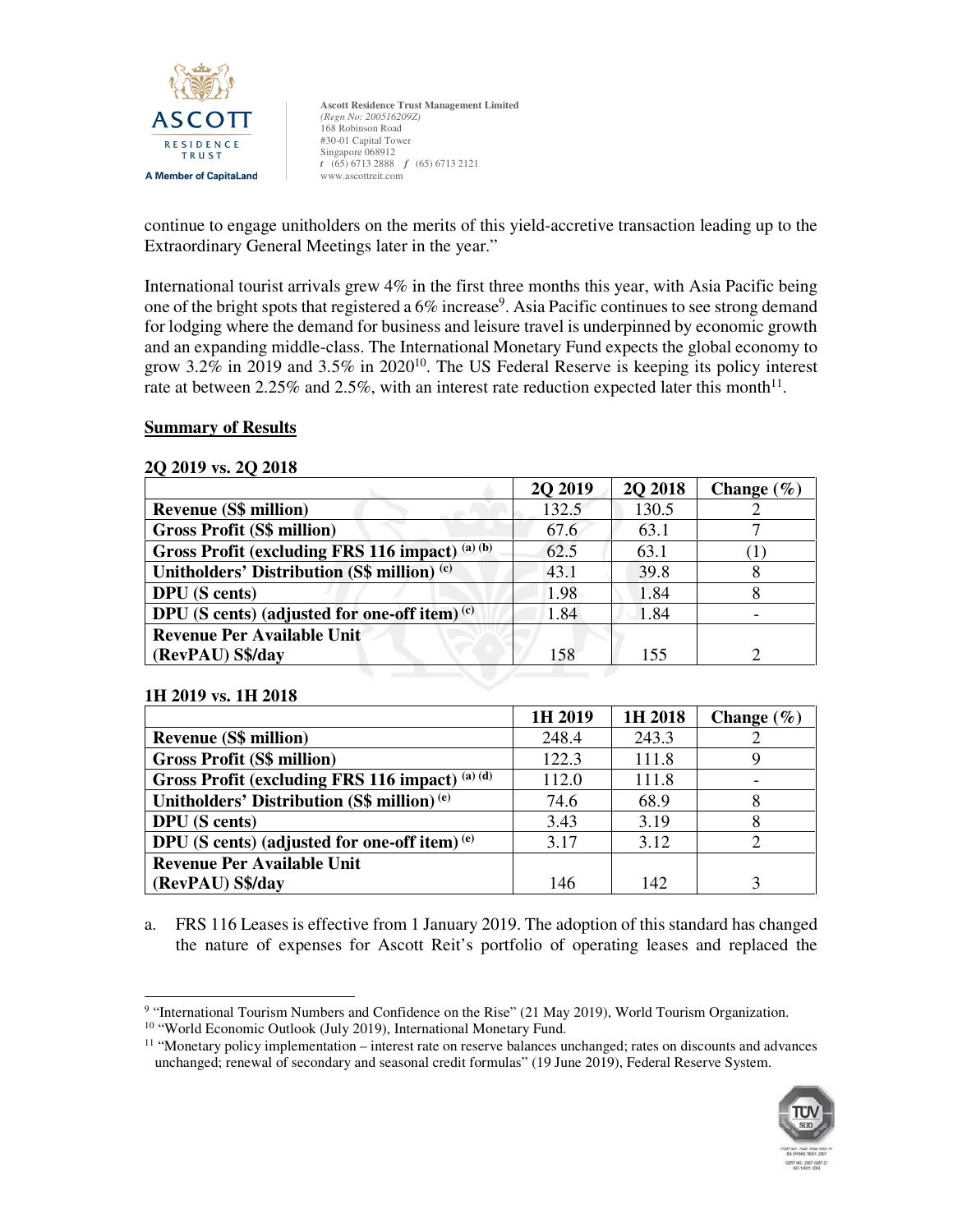

straight-line operating lease expense to change in fair value for right-of-use assets and interest expense on lease liabilities.

- b. On a same-store basis and excluding the FRS 116 adjustments, gross profit increased by S\$0.2 million.
- c. Unitholders' distribution for 2Q 2019 included a realised exchange gain of S\$3.1 million arising from the repayment of foreign currency bank loans with the divestment proceeds from Ascott Raffles Place Singapore.
- d. On a same-store basis and excluding the FRS 116 adjustments, gross profit increased by S\$0.8 million.
- e. Unitholders' distribution for YTD June 2019 included a realised exchange gain of S\$5.7 million arising from the repayment of foreign currency bank loans with the divestment proceeds from Ascott Raffles Place Singapore. Unitholders' distribution for YTD June 2018 included a realised exchange gain of S\$1.6 million arising from repayment of foreign currency bank loans with proceeds from the divestment of the two China properties.

## **Distribution**

Ascott Reit's distributions are made on a semi-annual basis, with the amount calculated as at 30 June and 31 December each year.

| <b>Distribution Period</b>         | 1 January 2019 to 30 June 2019 |  |  |
|------------------------------------|--------------------------------|--|--|
| <b>Distribution Rate</b>           | 3.431 cents per unit           |  |  |
| Last Day of Trading on "cum" Basis | 5 August 2019                  |  |  |
| <b>Ex-Date</b>                     | 6 August 2019                  |  |  |
| <b>Book Closure Date</b>           | 7 August 2019                  |  |  |
| <b>Distribution Payment Date</b>   | 29 August 2019                 |  |  |

For Ascott Reit's 2Q 2019 financial statement and presentation slides, please visit www.ascottreit.com.

### **About Ascott Residence Trust (www.ascottreit.com)**

Ascott Residence Trust (Ascott Reit) is Singapore's first and largest hospitality real estate investment trust with an asset value of S\$5.5 billion as at 30 June 2019. It was listed on the Singapore Exchange Securities Trading Limited (SGX-ST) since March 2006.

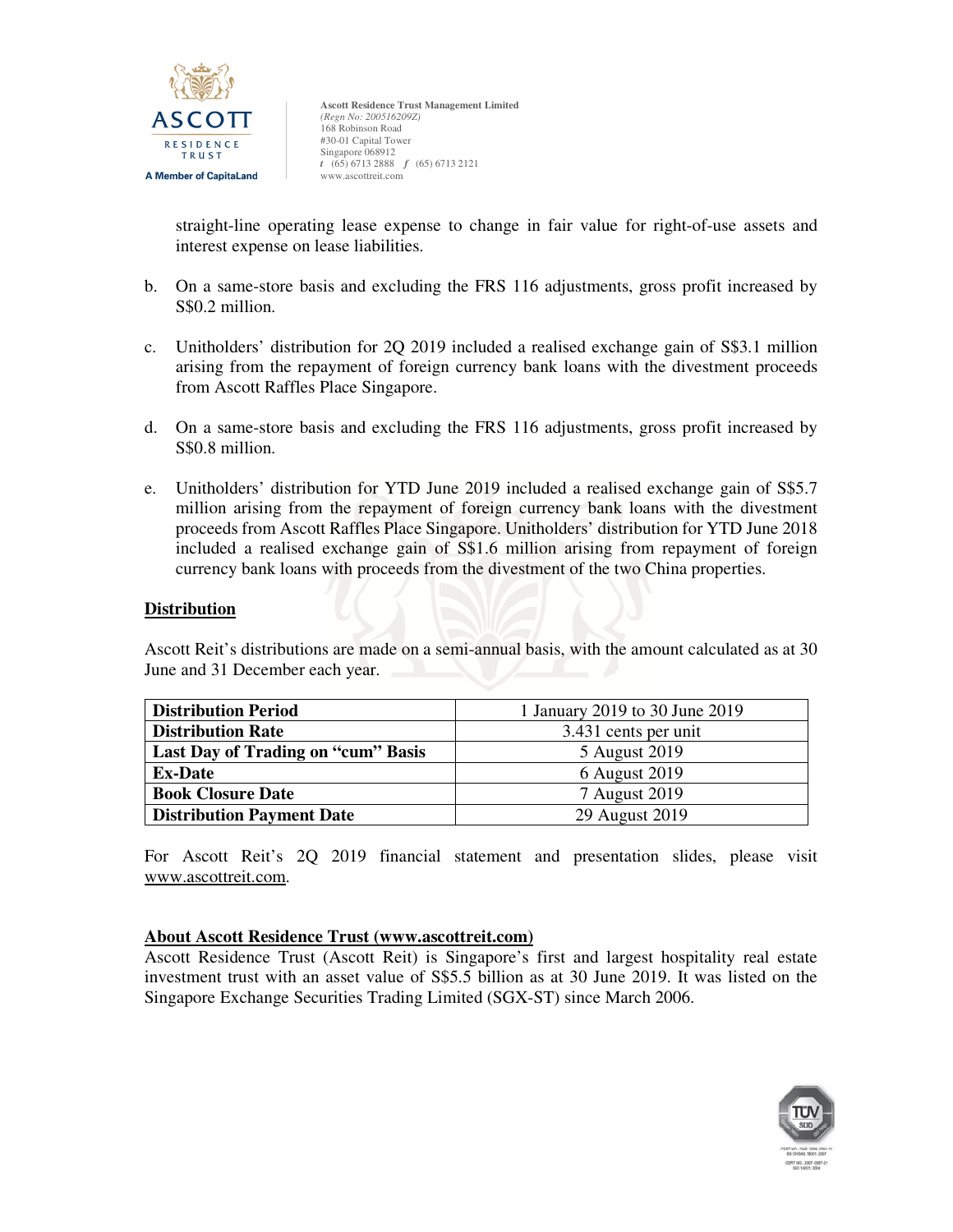

Ascott Reit was established with the objective of investing primarily in real estate and real estaterelated assets which are income-producing and which are used or predominantly used, as serviced residences, rental housing properties and other hospitality assets.

As at the date hereof, Ascott Reit's international portfolio comprises 74 properties with more than 11,700 units in 37 cities across 14 countries in the Asia Pacific, Europe and the United States of America.

Ascott Reit's properties are mostly operated under the Ascott, Citadines and Somerset brands. They are mainly located in key gateway cities such as Barcelona, Berlin, Brussels, Frankfurt, Guangzhou, Hanoi, Ho Chi Minh City, Jakarta, Kuala Lumpur, London, Manila, Melbourne, Munich, New York, Paris, Perth, Shanghai, Singapore and Tokyo.

Ascott Reit is managed by Ascott Residence Trust Management Limited, a wholly owned subsidiary of CapitaLand Limited, one of Asia's largest diversified real estate groups.

## **About CapitaLand Limited (www.capitaland.com)**

CapitaLand Limited (CapitaLand) is one of Asia's largest diversified real estate groups. Headquartered and listed in Singapore, it owns and manages a global portfolio worth over S\$103 billion<sup>12</sup> as at 31 March 2019. CapitaLand's portfolio spans across diversified real estate classes which includes commercial, retail; business park, industrial and logistics; integrated development, urban development; as well as lodging and residential. With a presence across more than 200 cities in over 30 countries, the Group focuses on Singapore and China as its core markets, while it continues to expand in markets such as India, Vietnam, Australia, Europe and the USA.

CapitaLand has one of the largest real estate investment management businesses globally. It manages eight listed real estate investment trusts (REITs) and business trusts as well as over 20 private funds. Since it pioneered REITs in Singapore with the listing of CapitaLand Mall Trust in 2002, CapitaLand's REITs and business trusts have expanded to include Ascendas Reit, CapitaLand Commercial Trust, Ascott Residence Trust, CapitaLand Retail China Trust, Ascendas India Trust, CapitaLand Malaysia Mall Trust and Ascendas Hospitality Trust.

### **Important Notice**

The value of units in Ascott Reit and the income derived from them may fall as well as rise. Units in Ascott Reit are not obligations of, deposits in, or guaranteed by Ascott Residence Trust Management Limited, the Manager of Ascott Reit (the "Manager") or any of its affiliates. An investment in the units in Ascott Reit is subject to investment risks, including the possible loss

<sup>1</sup>  $12$  CapitaLand's assets under management is over S\$123 billion with the completion of its acquisition of Ascendas-Singbridge by end June 2019.